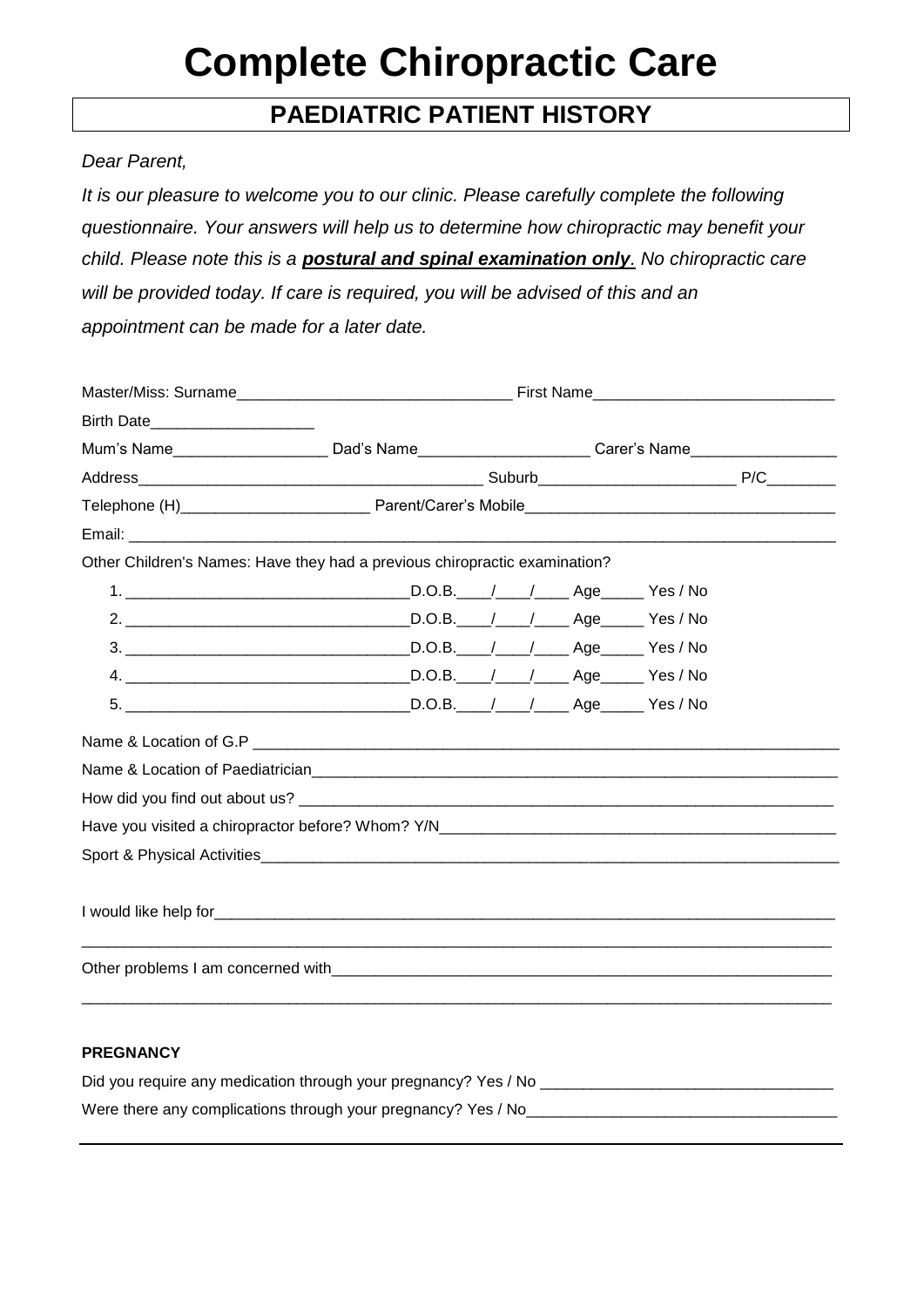## **BIRTH**

*The birth of your child can give vital clues as to potential spinal problems. Please answer the following questions about the delivery and birth of your child*

| Home / Hospital Delivery                                                    | Drugs during delivery Yes / No                                                                 |
|-----------------------------------------------------------------------------|------------------------------------------------------------------------------------------------|
| Delivered Normally Yes / No                                                 | Breech Yes / No                                                                                |
| Posterior Yes / No                                                          | Premature Yes / No                                                                             |
| At Term Yes / No                                                            | Caesarian Yes / No                                                                             |
| Late Yes / No                                                               | Forceps Yes / No                                                                               |
| Chemically Induced Yes / No                                                 | Suction Yes / No                                                                               |
|                                                                             |                                                                                                |
| Baby's Birth weight: __________________________ Apgar Scores ______________ |                                                                                                |
|                                                                             | How long were you in labour? ______Hours how long did you "push" for? ______ Mins / ______ Hrs |
| Do you believe the birth was traumatic for your child? Yes / No             |                                                                                                |
| Was your child's head mis-shapen at birth? Yes / No                         |                                                                                                |
| Were there any delivery complications? Yes / No Details                     |                                                                                                |
|                                                                             |                                                                                                |

#### **BIRTH TO SIX MONTHS**

| Was your child breast fed? Yes / No For how long? ______________________________   |                                                  |
|------------------------------------------------------------------------------------|--------------------------------------------------|
| Were there attachment issues? Yes / No Details: ________________________________   |                                                  |
| Was your child formula fed? Yes / No For how long? _____________________________   |                                                  |
| Did your child suffer with colic? Yes / No                                         | If yes, how bad was it? Mild / Moderate / Severe |
| Did your child suffer with reflux? Yes / No                                        | If yes, how bad was it? Mild / Moderate / Severe |
| (Please indicate by circling any of the following): Would you say your child was a |                                                  |

\_\_\_\_\_\_\_\_\_\_\_\_\_\_\_\_\_\_\_\_\_\_\_\_\_\_\_\_\_\_\_\_\_\_\_\_\_\_\_\_\_\_\_\_\_\_\_\_\_\_\_\_\_\_\_\_\_\_\_\_\_\_\_\_\_\_\_\_\_\_\_\_\_\_\_\_\_\_\_\_\_\_\_\_\_\_\_

Very poor sleeper Poor sleeper Average sleeper Good sleeper Very good sleeper

## **OTHER PROBLEMS**

Please indicate by circling any of the following conditions that your child has experienced in the past:

| Headache                   | Allergies              | Neck pain               |
|----------------------------|------------------------|-------------------------|
| Back pain                  | Constipation/Diarrhoea | Earaches/Infections     |
| Sinus pain                 | Recurrent tonsillitis  | <b>Bedwetting</b>       |
| Recurrent chest infections | Growing pains          | Hyperactivity           |
| Loss of appetite           | Poor sleeping habits   | Visual disorders        |
| Constant fatigue           | Arm/Leg pain           | Recurrent stomach aches |
| <b>Scoliosis</b>           | Fever                  | Convulsions             |
| Joint pains                | Asthma                 | <b>Travel sickness</b>  |
| Night terrors              | Seizures Chronic       | Colds                   |
| Recurring fevers           | Hip problems           | Digestive disorders     |
| Developmental Delay        | Poor social skills     | Extremely messy eater   |